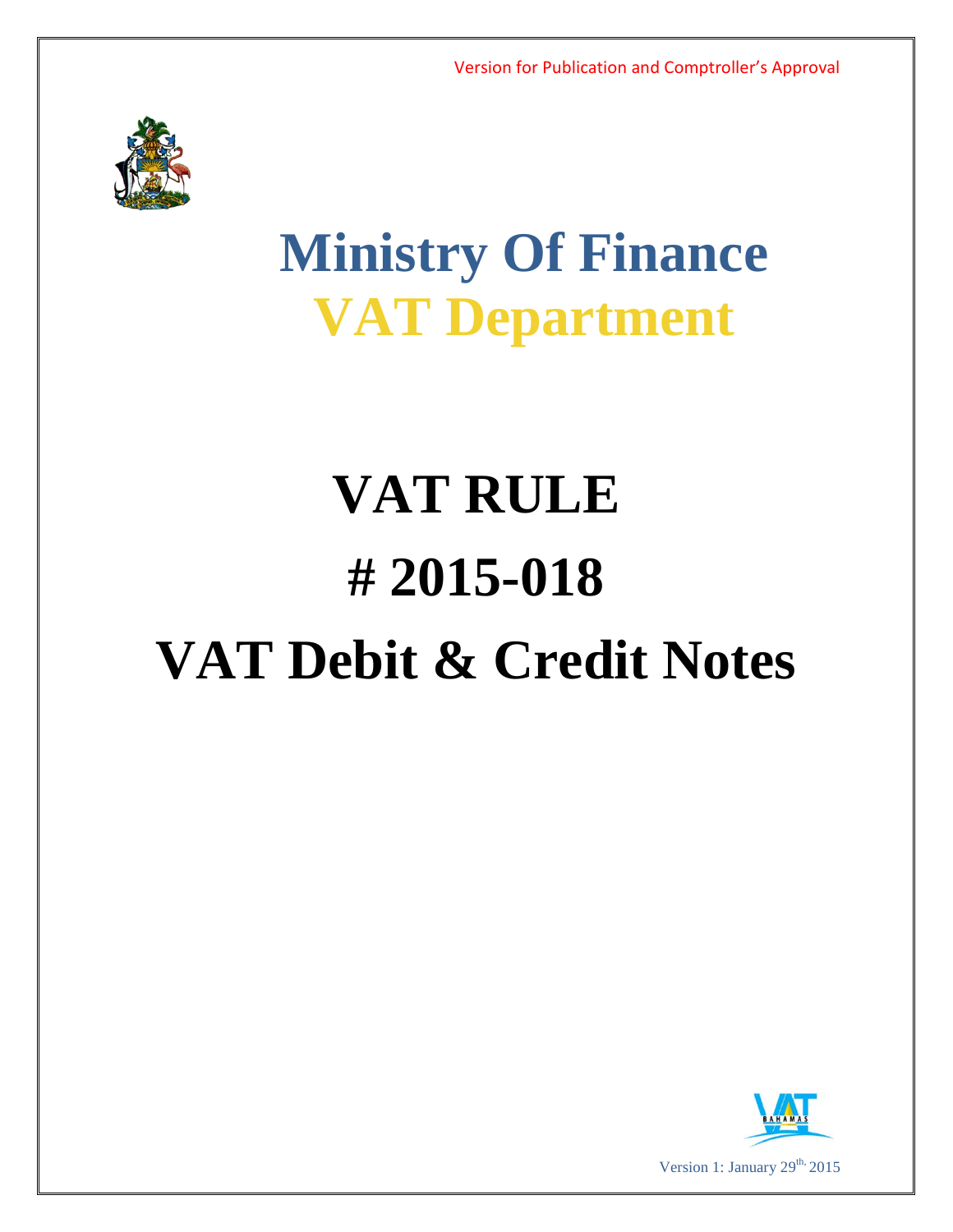### **A. Authority**

This Rule is made under section 17 of the Value Added Act, 2014.

#### **B. Legislation**

All legislative references are to the Value Added Tax Act, 2014 and the Value Added Tax Regulations 2014, unless otherwise stated.

### **C. This Rule applies in respect of:**

Value Added Tax Act, 2014 Section 55 Value Added Tax Regulations, 2014 Regulation 33

### **D. Application of Rule**

This Rule is for the purpose of specifying the circumstances under which a debt or credit note will be issued and the contents of such Notes.

This Rule applies in situations where there has been a post supply adjustment transaction for which the supplier or recipient will be entitled to a debit or credit. Specifically this Rule applies in the following situations:

- Where a registrant supplier charges tax in excess of the tax properly chargeable to another registrant recipient.
- Where a registrant supplier charges taxes less than the tax properly chargeable to another registrant recipient.

These transactions shall be reported on the VAT Return in the manner prescribed in the VAT Act.

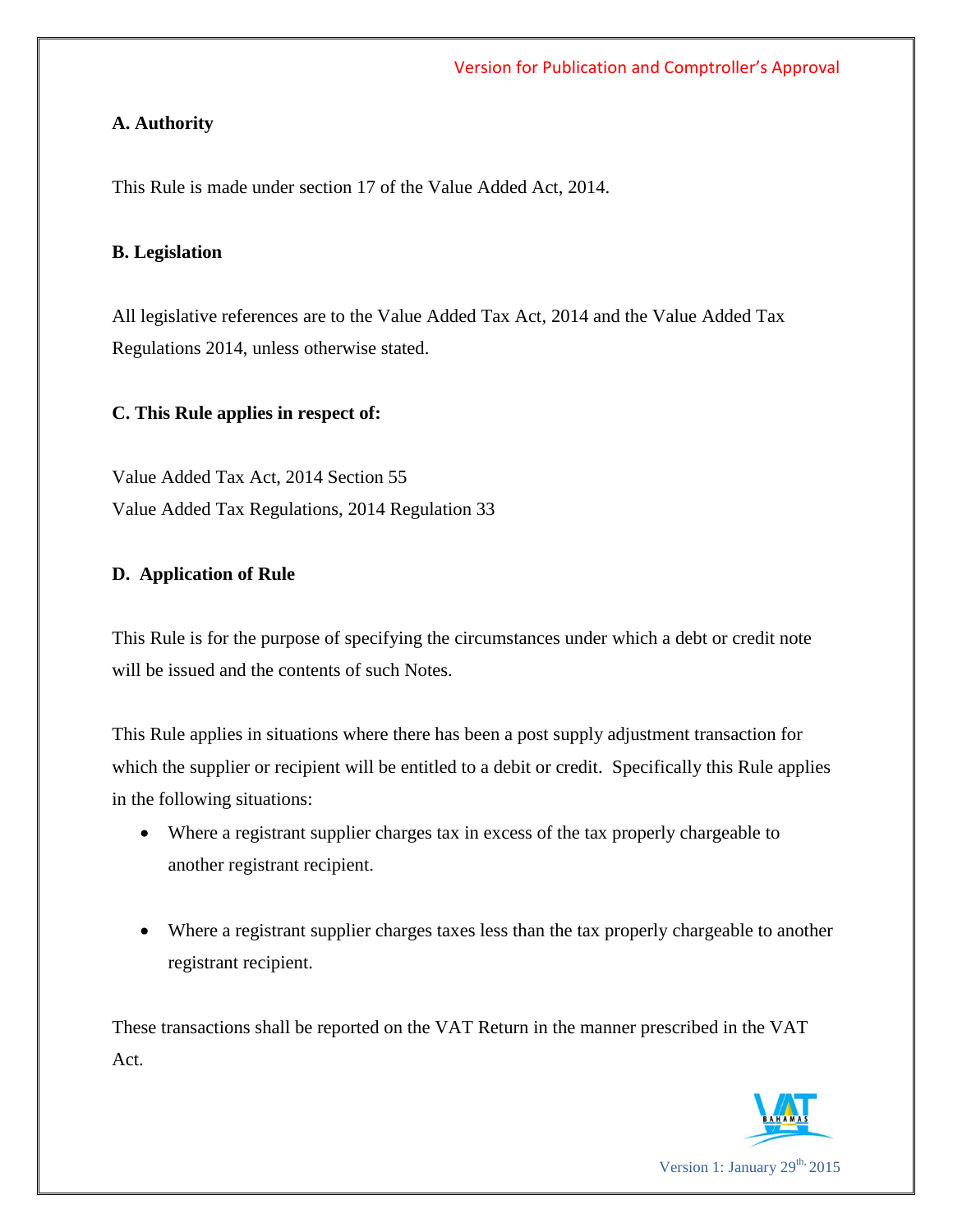#### **E. Comptroller's Rule**

- **1.** Where "Tax" is stated on the Debit or Credit Note instead of the word "VAT", it shall be understood that the word "Tax" means "VAT"
- 2. It is a requirement of this Rule that a VAT Debit and Credit Note must contain the following information:
	- a) The word "VAT Debit Note" or "VAT Credit Note" written in a prominent place on the document;
	- b) The registrant supplier's tax identification number (TIN);
	- c) The registrant recipient's tax identification number (TIN);
	- d) The VAT Invoice identification (serial) number in which the VAT Debit/Credit Note relates;
	- e) Date on which the Debit/Credit Note was issued;
	- f) The date of the original VAT invoice to which the Debit/Credit Note relates;
	- g) The value of supply on the invoice;
	- h) The correct amount of the transaction;
	- i) The difference between the original value of supply and the correct amount of the supply;
	- j) VAT charge associated with the difference;
	- k) Brief explanation of the reason for issuing the debit or credit note.
- 3. The VAT registered supplier that issues a VAT Credit Note has to reflect such adjustment by reducing the output tax reported on the VAT return in the period in which it was issued